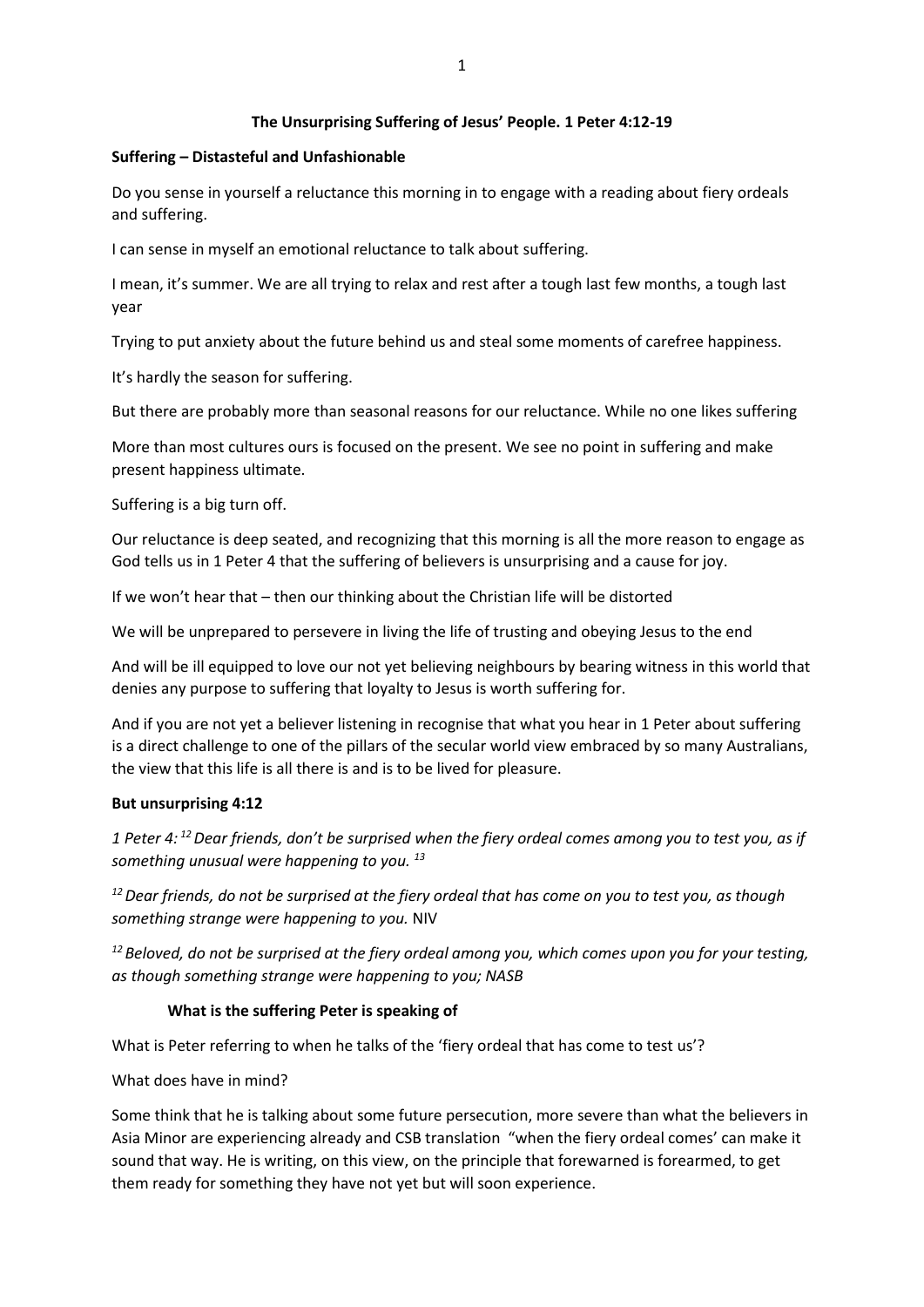[They then locate that fiery ordeal in the persecutions undertaken by Nero or the emperor Domitian

And make it relevant to us by seeing that specific 'fiery ordeal' as a type of a future great tribulation coming before the end]

But as in the NIV translation - "*the fiery ordeal that has come on you to test you "* [and NASB] Peter is talking not of future, but present trials, of their present experience. He is referring to the suffering mentioned already in the letter – the various trials that have already caused them grief [1:6], the reality that they are being slandered by some as evildoers [2:12], been subjected to the ignorance of foolish people [2:15], the suffering for doing good of Christian slaves at the hands of crooked masters [2:20], the suffering for righteousness and doing good mentioned in chapter 3 [v. 14, 17], the slander of those offended by believers no longer sharing their lifestyle [4:4]. Peter does not want them, or us, to think that their present experience of suffering is surprising, unusual, not what they should have expected

He speaks about it as a 'fiery ordeal' not because it is more intense, but because this is the language of refining that he has already used in chapter 1 to speak of the purpose of their trials which have come

*1 Peter 1: <sup>6</sup> You rejoice in this, even though now for a short time, if necessary, you suffer grief in various trials <sup>7</sup> so that the proven character of your faith—more valuable than gold which, though perishable, is refined by fire—may result in praise, glory, and honor at the revelation of Jesus Christ.*

As gold is refined in the fire, so their faith is refined, proved genuine, by trials

And this language of refining by fire is itself drawn for Malachi to describe the effect of the coming of the Lord, the messenger of the covenant

*Malachi 3: <sup>2</sup> But who can endure the day of his coming? And who will be able to stand when he appears? For he will be like a refiner's fire and like launderer's bleach. <sup>3</sup>He will be like a refiner and purifier of silver; he will purify the sons of Levi and refine them like gold and silver. Then they will present offerings to the LORD in righteousness.*

By this language of fiery ordeal Peter is reminding them that their suffering is purposeful, proving the genuineness of their faith, and hinting at its place in God's great saving purpose and plan for the end, an idea he will return to and develop in verses 17-18.

This understanding of the fiery ordeal as present suffering they are already undergoing for being believers in Jesus is what we see in verses 13-16. There Peter makes clear what this suffering isn't and what it is.

*<sup>13</sup> Instead, rejoice as you share in the sufferings of Christ, so that you may also rejoice with great joy when his glory is revealed. <sup>14</sup> If you are ridiculed for the name of Christ, you are blessed, because the Spirit of glory and of God rests on you. <sup>15</sup> Let none of you suffer as a murderer, a thief, an evildoer, or a meddler. <sup>16</sup> But if anyone suffers as a Christian, let him not be ashamed but let him glorify God in having that name.*

He makes it clear v. 15 that this fiery ordeal that tests is not suffering for doing wrong, just, deserved suffering, [a point already made when speaking to slaves about their suffering [2:20]]

Pause to get Peter's point. It is unlikely any of the congregation were murderers or thieves, but mentioning these crimes makes his point clear. There are things that deserve punishment, and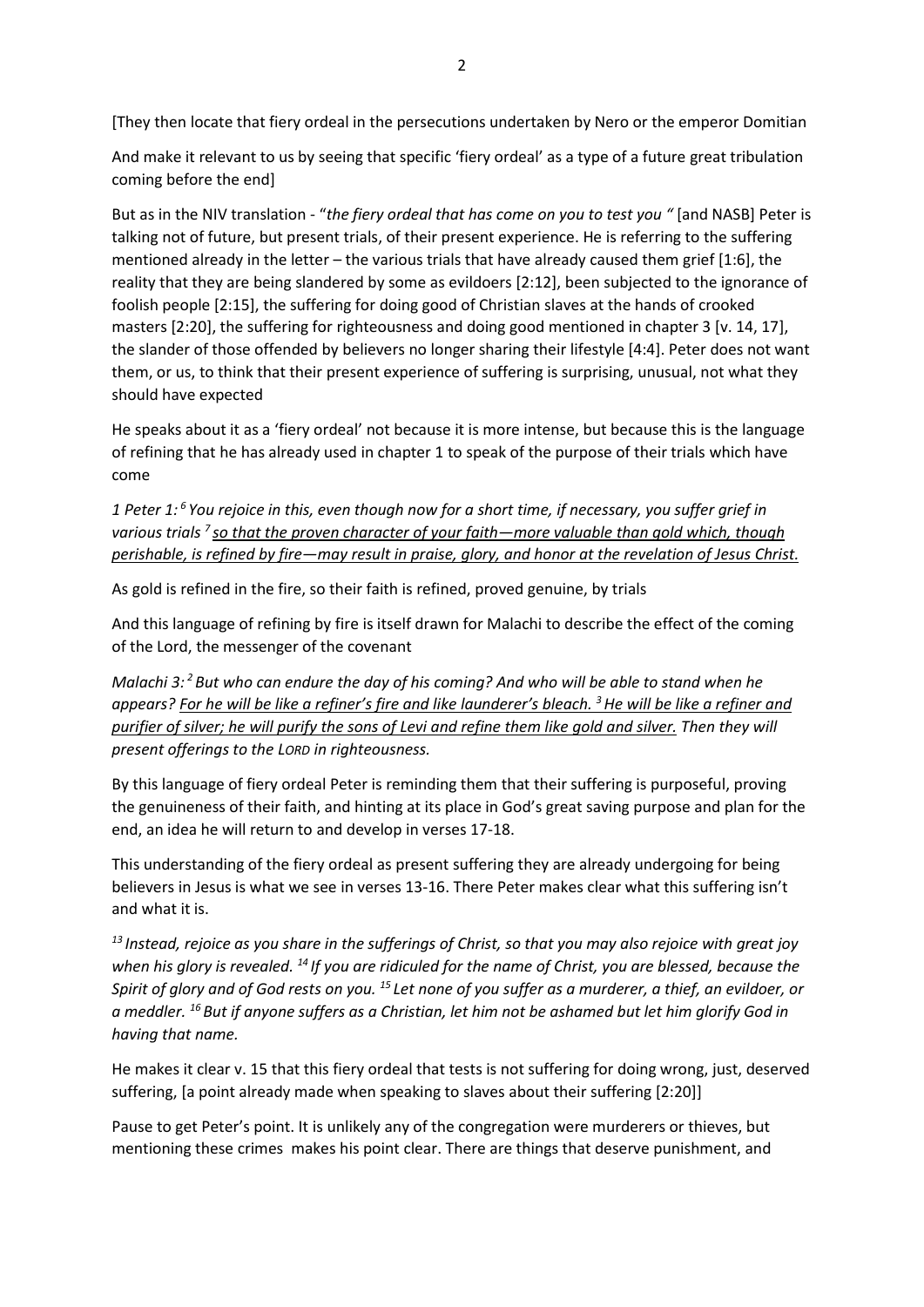people who do them can't complain or think they are hard done by when punished, things that are completely inconsistent with following Jesus.

Then Peter generalises the point by speaking of Evildoers. Evildoer is a general and comprehensive term for doing wrong. You shouldn't be suffering for doing any kind of wrong.

But with the last term, meddler, he is inviting the congregation to apply what he is saying to themselves and their own suffering.

A meddler is someone who, uninvited and unwelcome, interferes in the lives of others. And Christians, convinced we have truth and right, can indulge in that

A meddler can be someone who censures the behaviour of others, often outsiders to the church, on the basis of a claim to a higher morality, or someone who interferes with family relationships – of course in the name of promoting Christian obedience, or sows discontent and discord amongst people [Ellis in Jobes]. Meddlers deservedly provoke a hostile response, yet often when we are behaving in ways others would identify, if we listened to them, as meddling, we can deceive ourselves that the wrong we are doing is actually good

Including meddler is asking us to think hard about whether the suffering, the hard times, we are experiencing is really caused only by our being Christian, or whether our behaviour has rightly earned the condemnation of others

But if that deserved suffering is not what Peter includes in the 'fiery ordeal' what does he have in mind?

*<sup>13</sup> Instead, rejoice as you share in the sufferings of Christ, so that you may also rejoice with great joy when his glory is revealed. <sup>14</sup> If you are ridiculed for the name of Christ, you are blessed, because the Spirit of glory and of God rests on you.*

Firstly, v. 13, it is suffering that is sharing in the suffering of Christ.

There is a uniqueness to Christ's suffering. Peter isn't suggesting that our suffering is in any way atoning, in any way deals with sin.

But Christ's suffering for doing good is, as Peter says in Chapter 2:20-21, an example left for us to follow.

*1 Peter 2: <sup>20</sup> For what credit is there if when you do wrong and are beaten, you endure it? But when you do what is good and suffer, if you endure it, this brings favor with God.*

*<sup>21</sup> For you were called to this, because Christ also suffered for you, leaving you an example, that you should follow in his steps.* 

Christ's suffering for doing God the Father's will at the hands of a humanity that rejects God's rule is the example of suffering for doing good all believers are to follow and we share in Christ's suffering when like Christ we suffer for being obedient to God.

That means we share in Christ's suffering when we suffer in the world that has rejected the Lord Jesus for faithfulness to the Lord Jesus, for God the Father's will is that we should believe in and obey His Son, His appointed King, the Lord Jesus, in all that He has commanded us. This is the good He calls us to.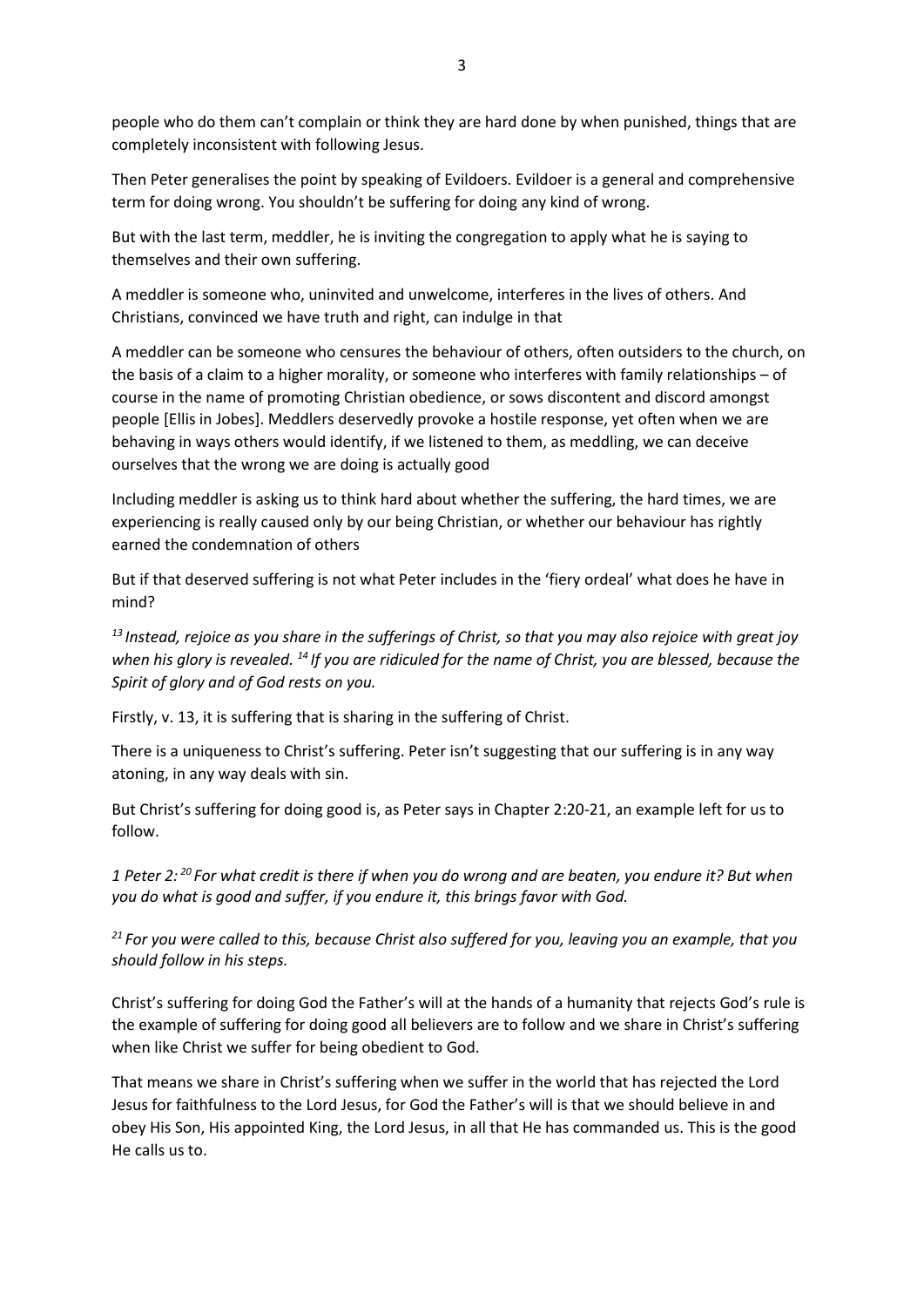When we suffer for following Christ, for being faithful to Christ in our confession and living, we share in Christ's suffering by suffering like Christ for doing what is good, experiencing what He experienced in the world for faithfulness to God His Father.

The fiery ordeal is the suffering believers experience for faithfulness to Christ, and verses 14 and 16 reinforce this understanding

v. 14 speaks of being ridiculed for the name of Christ, on the basis of our commitment to Jesus that identifies us with him

v. 16 of suffering as a Christian, for being a follower of Jesus, a Jesus loyalist. Christian is a name we are used to, but it was first used of believers in Jesus in Antioch [Acts 11:26] by those outside the church to make fun of the absurdity of believing that a crucified Jew was Lord. But Christians accepted that, glad to be known as being loyal to the crucified one.

Suffering 'as a Christian' could involve, as we see in Acts, both official and unofficial persecution, the actions of local authorities or local mobs. In Acts we see local authorities – harassing and imprisoning disciples in Jerusalem, even killing James, arresting and flogging Paul and Silas in Philippi

And the mob – stoning Paul in Lystra, attacking Jason's house in Thessalonica, rioting in Ephesus

SO the 'fiery ordeal' is the present suffering believers encounter for being faithful to Jesus, suffering for doing good in obedience to Jesus. And as we see in Acts and the epistles and revelation its expression could vary from verbal abuse and insult, mob violence, the destruction or loss of property, to the actions of local authorities putting believers in goal, harassing and intimidating them – right up to putting believers to death

But though varying from time to time and place to place it is what believers experience throughout the world and throughout this age, including today.

As Peter reminds his readers

*1 Peter 5: <sup>9</sup> Resist him, firm in the faith, knowing that the same kind of sufferings are being experienced by your fellow believers throughout the world.*

And Peter says they and we should not be surprised at this – and at first that is surprising

After all, Peter has spoken of believers as immensely privileged, God's own people, citizens of heaven

*1 Peter 2: <sup>9</sup> But you are a chosen race, a royal priesthood, a holy nation, a people for his possession, so that you may proclaim the praises of the one who called you out of darkness into his marvelous light.*

Isn't it surprising when the loyal citizens of a nation don't receive protection from their powerful ruler?

Peter has spoken of believers as a 'spiritual house' [2:4-5], a kind of new temple, and we know the temple was precious to God.

Isn't it surprising when God lets what is precious to Him be mistreated?

Believers call on God as Father. [1 Pet. 1:14-17]

Isn't it surprising that God let's His children suffer unjustly?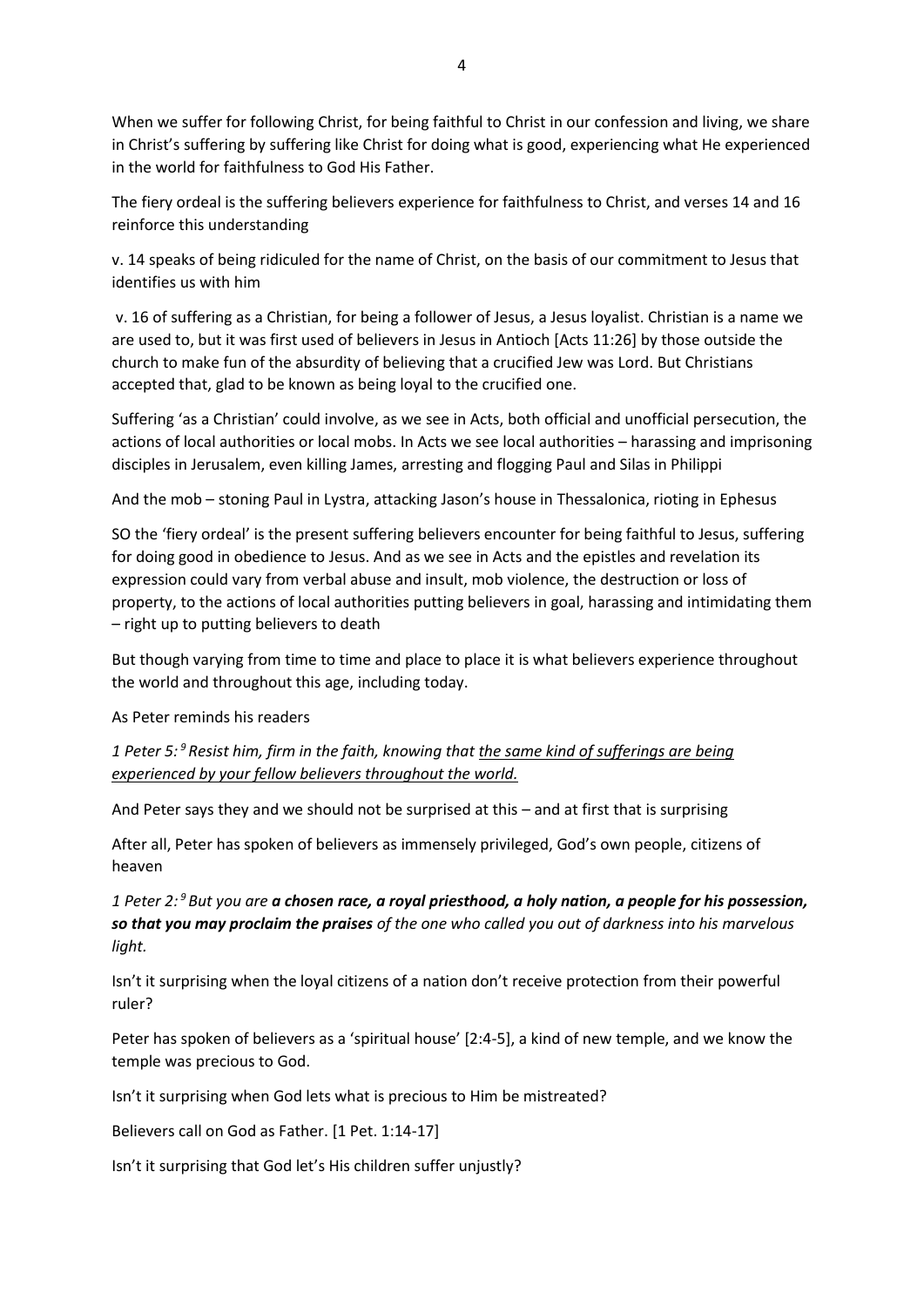Why shouldn't they and we think it unusual? Think it even a contradiction of what we are promised in the gospel?

The answer is Jesus – Jesus' experience, and Jesus' teaching.

As Peter has reminded us throughout the letter and even here in verse 13 – Jesus Himself suffered, and He suffered to do God's will.

*"For Christ also suffered for sins once for all, the righteous for the unrighteous, that He might bring you to God. He was put to death in the flesh but made alive by the Spirit"* [3:18] That suffering was not purposeless for Through that He suffering saved us and came to glory. Suffering for doing good was the way God fulfilled His good purposes for His Son exalting Him to 'the right hand of God with angels, authorities and powers subject to Him." 3:22

Suffering wasn't a denial of Jesus' sonship, but the expression of it.

His unjust suffering wasn't the denial of God's justice, but the establishment of it, not the contradiction of the promise, but the fulfilment of the promises concerning God's Son.

Why should believers think that their suffering will be any less instrumental in expressing their sonship and fulfilling God's promises for them?

And why think they will be any better treated by the world that is in rebellion against God than their Master was?

Jesus taught explicitly that His followers would suffer because they are His followers, identified with Him.

Consider John 15

*John 15: <sup>18</sup> "If the world hates you, understand that it hated me before it hated you. <sup>19</sup> If you were of the world, the world would love you as its own. However, because you are not of the world, but I have chosen you out of it, the world hates you. <sup>20</sup> Remember the word I spoke to you: 'A servant is not greater than his master.' If they persecuted me, they will also persecute you. If they kept my word, they will also keep yours. <sup>21</sup> But they will do all these things to you on account of my name, because they don't know the one who sent me.*

Jesus tells us that as He was, so will we be in the world.

[And it is Jesus who first pronounced the blessing on His persecuted followers

*Matthew 5: <sup>11</sup> "You are blessed when they insult you and persecute you and falsely say every kind of evil against you because of me. <sup>12</sup> Be glad and rejoice, because your reward is great in heaven. For that is how they persecuted the prophets who were before you.]*

## *[cf. Matt. 24:9, 1 John 3:13]*

Jesus suffered, and He taught His followers they would suffer, and What Jesus taught has been proven true throughout history.

Suffering for Christ may vary in intensity and expression from place to place and time to time, but it has always been there, even in Australia. Richard Johnson, the first Christian clergyman in the colony met official harassment from the Lieutenant Governor who delayed construction of a church and limited church services. When William Watson and Johann Handt, Anglican missionaries to the Wiradjuri in Wellington, NSW, opposed the sexual abuse of young aboriginal girls in the 1830, [and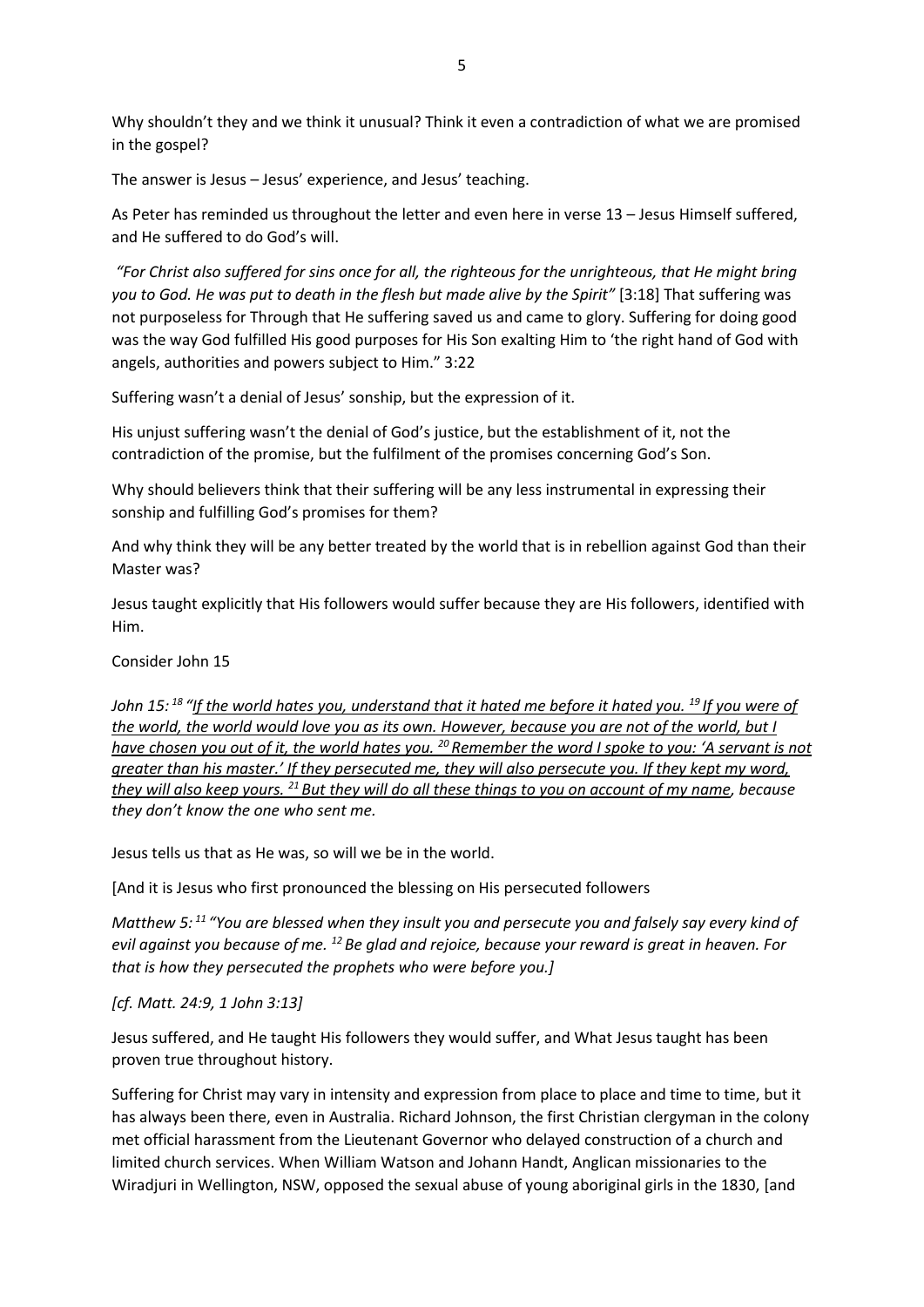removed them to the protection of their mission,] they were brought into direct conflict with some settlers. [Harris 64]

We shouldn't think it unusual, be surprised, by suffering.

But despite the example and clear teaching of Jesus, we, believers in the West, find ourselves surprised by the renewed prospect of suffering for following Jesus.

Whether because of our own entitled background, or our numbers, or our understanding of the historical contribution of Christianity to Australia; or whether we have been deceived by the false teaching that Christianity is the path to our personal fulfillment or a guarantor of our wealth and happiness

We think things are not as they should be when we meet opposition, when we are slandered, excluded, or face legal harassment for faithfulness to Scriptures views on gender and sexual expression.

Determined to think suffering unusual its prospect unsettles us,

And the day to day misrepresentation and criticism we meet, or the open contempt and determination to remove us from public life, gets us down and erodes our confidence, or makes us anxious or fearful about the future, or provokes our anger and hostility.

[Or surprised by its irrationality – because we have swallowed the modernist myth, forgotten that we are in a spiritual war]

Instead of being surprised, thinking such open hostility out of place, an anomaly –– we should expect to suffer for doing good, to share in Christ's suffering by being faithful to Christ

And see our sharing in Christ's suffering the way our good God teaches us to see it – as a cause of joy, a sign of present blessedness, and an opportunity to honour God.

#### **How God teaches us to see our suffering**

*<sup>13</sup> Instead, rejoice as you share in the sufferings of Christ, so that you may also rejoice with great joy when his glory is revealed. <sup>14</sup> If you are ridiculed for the name of Christ, you are blessed, because the Spirit of glory and of God rests on you. <sup>15</sup> Let none of you suffer as a murderer, a thief, an evildoer, or a meddler. <sup>16</sup> But if anyone suffers as a Christian, let him not be ashamed but let him glorify God in having that name.*

#### v. 13 A cause of Joy

Believers respond to suffering for Christ with Joy for our suffering shows we belong to Jesus, that we are his in the world and so share His experience of the world.

In fact we are called to rejoice, for It is only those who are glad to follow Jesus even if it means suffering because they are convinced that He is Lord, convinced of His love and might and faithfulness, who are rejoicing in suffering for Christ as a sign of their belonging to Him, who will be exultantly joyful when their Saviour is revealed as He is to a world that has despised and rejected Him, revealed as the glorious Lord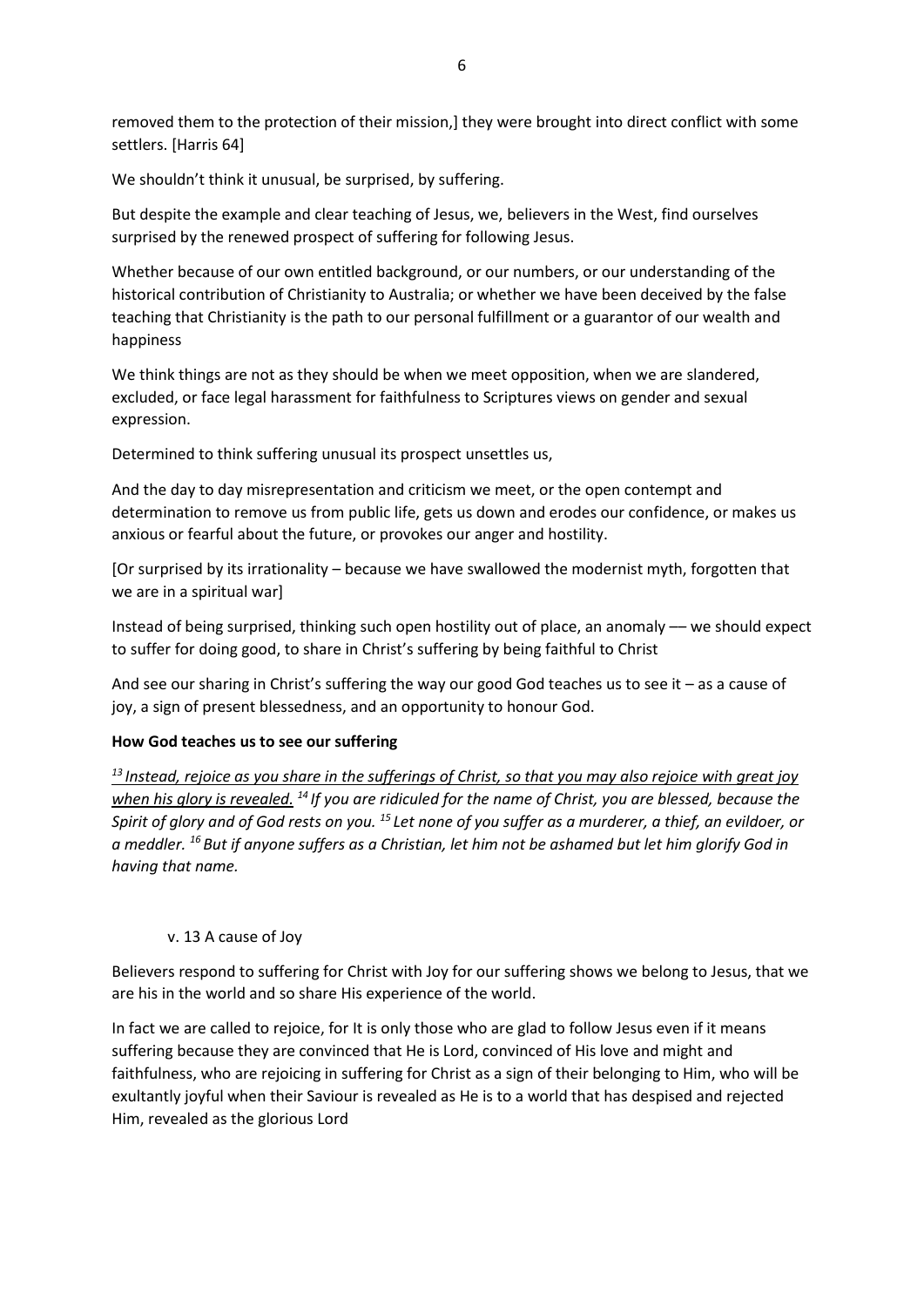v. 14 a sign of present blessedness

And we respond by reckoning ourselves blessed.

To be blessed is to be the one who enjoys God's favour in God's world, it is the person whose position is enviable, the person everyone should want to be – for God's favour is life and peace

Why reckon we are blessed – for no-one enjoys being ridiculed.

It is because being ridiculed for being identified with Jesus shows the Spirit of glory and of God rests on you, and that is to be truly blessed for the

Spirit is the Spirit of Christ,

The Spirit who will raise you to life to share in Christ's glory

the same Spirit that cries Abba Father in our hearts, assuring us we are God's loved child

We are blessed for our suffering shows we are God's children, who will share in the glory of God's Son.

And, v. 16, we see in suffering

v. 16 an opportunity to honour God, resisting shame.

*<sup>16</sup> But if anyone suffers as a Christian, let him not be ashamed but let him glorify God in having that name.*

What does speaking ill of people, condemning them as wrongdoers, public abuse – meant to do.

It is meant to shame people, shame them into conformity with the social norm and

Shame is a powerful, internal emotional drive of behaviour

The persecution of Christians

Whether its criticism from family, friends, workplaces, or the punishments of the state

is meant to shame people into conformity with the world

And persecution can make us feel ashamed, because before we became believers we shared all the values or our persecutors, had been brought up with them, internalised them

Values like - Must put family loyalty above everything else

You can't betray the community or the family by not worshipping the community's, family's, gods –

This life is all there is to be lived for pleasure

Only an irrational fool or weakling believes in God

But to give way under the pressure of suffering to shame is to accept an unbeliever's values and assessment of Christ, to accept their verdict on Him and His commands

Instead of being ashamed we are to *glorify God in having that name.*

We are to Bring honour to God by being loyal to Jesus in our suffering.

Our continuing faithfulness to Jesus honours God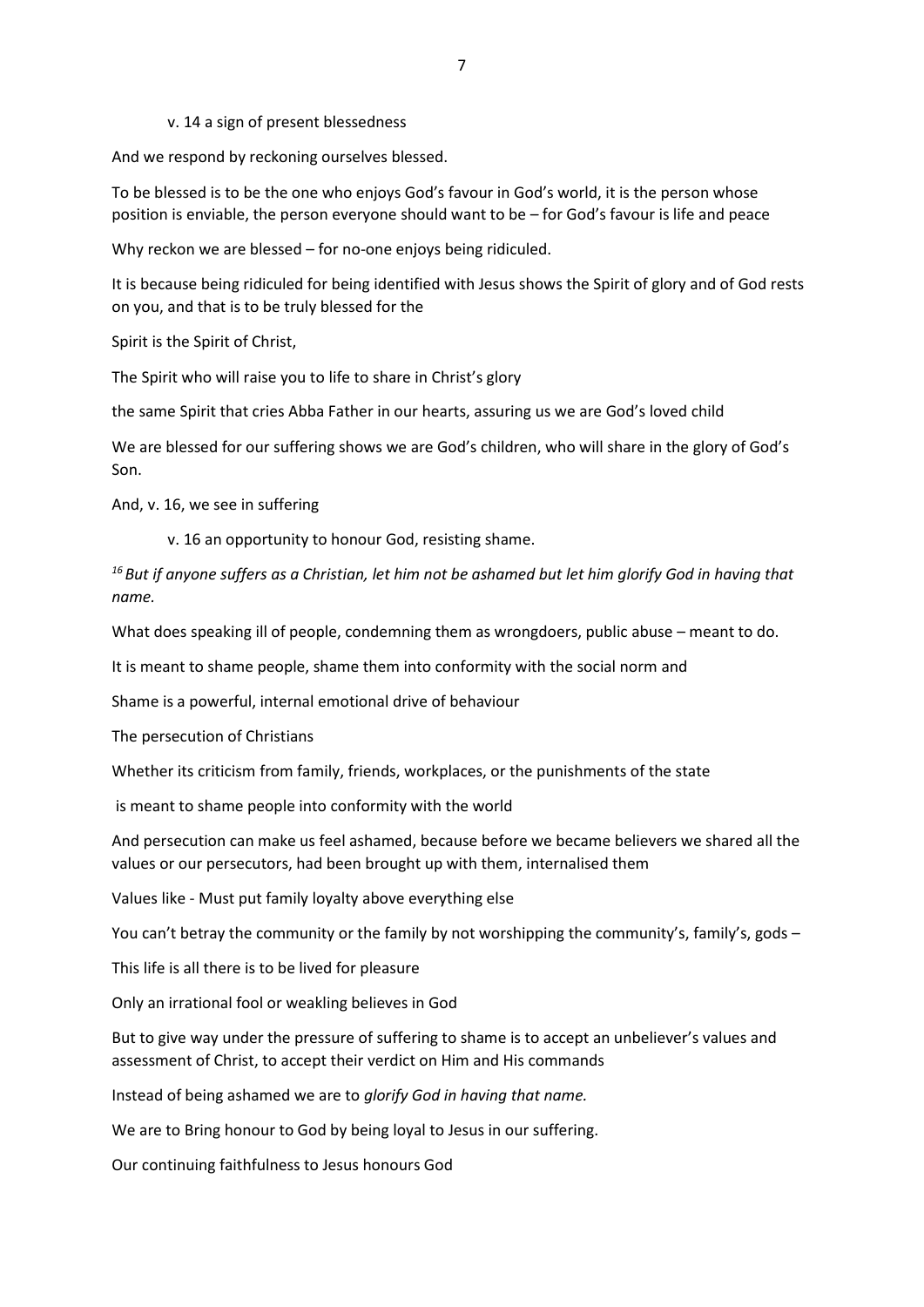by saying His verdict on Jesus, His assessment of Jesus seen in raising Him from the dead, is right, even if all the world denies it

Honours God by obeying the One He has made Lord and Christ, whom He commands all to obey

Honours God by keeping on trusting His Son to do all that He has promised, to raise us from the dead even if they kill us, to bring us to share in His glory even if they humiliate us

Where we are taught by God we

See that the fiery ordeal, sharing in Christ's sufferings in this world because we follow His example of trusting obedience to God by remaining faithful to Him

Is not a reason to doubt, or be fearful, or to be angry and resentful

Is a cause of joy, a sign of blessing, an opportunity to glorify God

And you might think – that's easy to say now, as we sit together here

But why should I accept God's assessment when I am feeling the pain of being

excluded, ridiculed, being legally harassed, having my livelihood threatened or my reputation trashed

Only by remembering the one for whom we suffer, the Lord Jesus, who is our example of suffering for doing good.

Remembering that His suffering came from His love for us, and that in His suffering He has saved us

Remembering His might – that having suffered, He rose with all powers and authorities are subjected to Him

And knowing His love and might Remembering the graciousness and certainty of His promise – that He will raise us up to eternal life

By remembering and Knowing the work of His Spirit, assuring us of God's love, assuring us that GOD is our Father, assuring us of our eternal inheritance

And our trust in God's assessment will also be helped by understanding how the unsurprising experience of believers, the experience of the fiery ordeal that has come to test you, to refine and prove the genuineness of your faith, fits in God's plan

**The suffering of believers in God's plan vv. 17-18** [Mal. 4:1-5, Ezekiel 9:1-6; Prov. 11:31 LXX]

*1 Peter 4: <sup>17</sup> For the time has come for judgment to begin with God's household, and if it begins with us, what will the outcome be for those who disobey the gospel of God?*

*<sup>18</sup>And if a righteous person is saved with difficulty, what will become of the ungodly and the sinner?*

When looking at these verses it is helpful to remember Judgement is not condemnation.

It is the action of the judge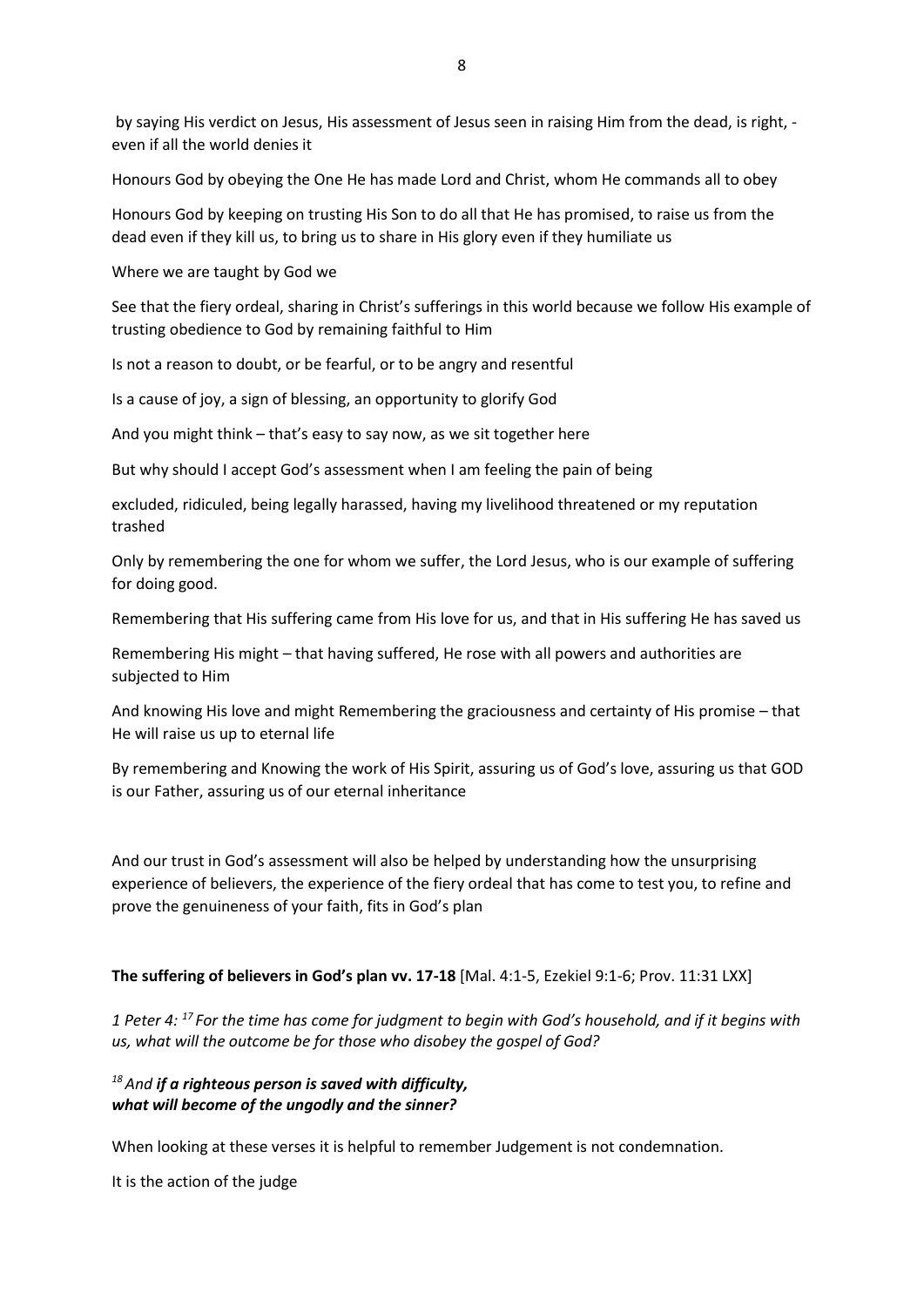And God's household can also mean God's house, a way of talking about the temple.

Peter is saying that in these last days, the time when the end is near, the judge, God, begins the winding up everything by acting to purify His house, His temple, which in the New Testament – as Peter has taught in 1 Peter 2:5 [cf. 1 Cor. 3:16-17] - is His people.

Peter is applying Malachi 3 [Matt. 3:11 -baptise with the Holy Spirit and fire], a prophecy which speaks of the Lord's purifying His people v. 3 and so restoring the integrity of the covenant and the genuineness of their worship v. 4 before He acts to judge His enemies v. 5.

*Malachi 3: "See, I am going to send my messenger, and he will clear the way before me. Then the*  Lord you seek will suddenly come to his temple, the Messenger of the covenant you delight in-see, *he is coming," says the LORD of Armies. <sup>2</sup> But who can endure the day of his coming? And who will be able to stand when he appears? For he will be like a refiner's fire and like launderer's bleach. <sup>3</sup>He will be like a refiner and purifier of silver; he will purify the sons of Levi and refine them like gold and silver. Then they will present offerings to the LORD in righteousness. <sup>4</sup>And the offerings of Judah and Jerusalem will please the LORD as in days of old and years gone by.*

*5 "I will come to you in judgment, and I will be ready to witness against sorcerers and adulterers; against those who swear falsely; against those who oppress the hired worker, the widow, and the fatherless; and against those who deny justice to the resident alien. They do not fear me," says the LORD of Armies.* 

By this reference to the order of God's action revealed in Malachi Peter is making two points.

Firstly, The suffering of God's people is purposeful

It is the means by which the genuineness of their faith is proven, by which they honour God [can give God true worship] and are equipped to live with Him in the new heaven and earth

And secondly, that the continuing suffering of believers in Jesus is not an accident or oversight, but part of God's plan for the end, something that both precedes and warns of the final judgement.

It says in Malachi that after that refining of His people God will act in judgement against all who continue to defy Him.

And so just as our suffering should not surprise us we should also see that in God's plan the suffering the world, that is those who reject God's King Jesus by not obeying the gospel summons to repent and believe, the suffering the world imposes on His people is a sign, not of the world's victory or power, but of its coming condemnation

[Notice he says on 'those who disobey the gospel of God'

It is a reminder that the gospel comes as a royal summons.

*Acts 17: <sup>30</sup> "Therefore, having overlooked the times of ignorance, God now commands all people everywhere to repent, <sup>31</sup> because he has set a day when he is going to judge the world in righteousness by the man he has appointed. He has provided proof of this to everyone by raising him from the dead."*

Ignoring the gospel is not neutral. It is rebellion]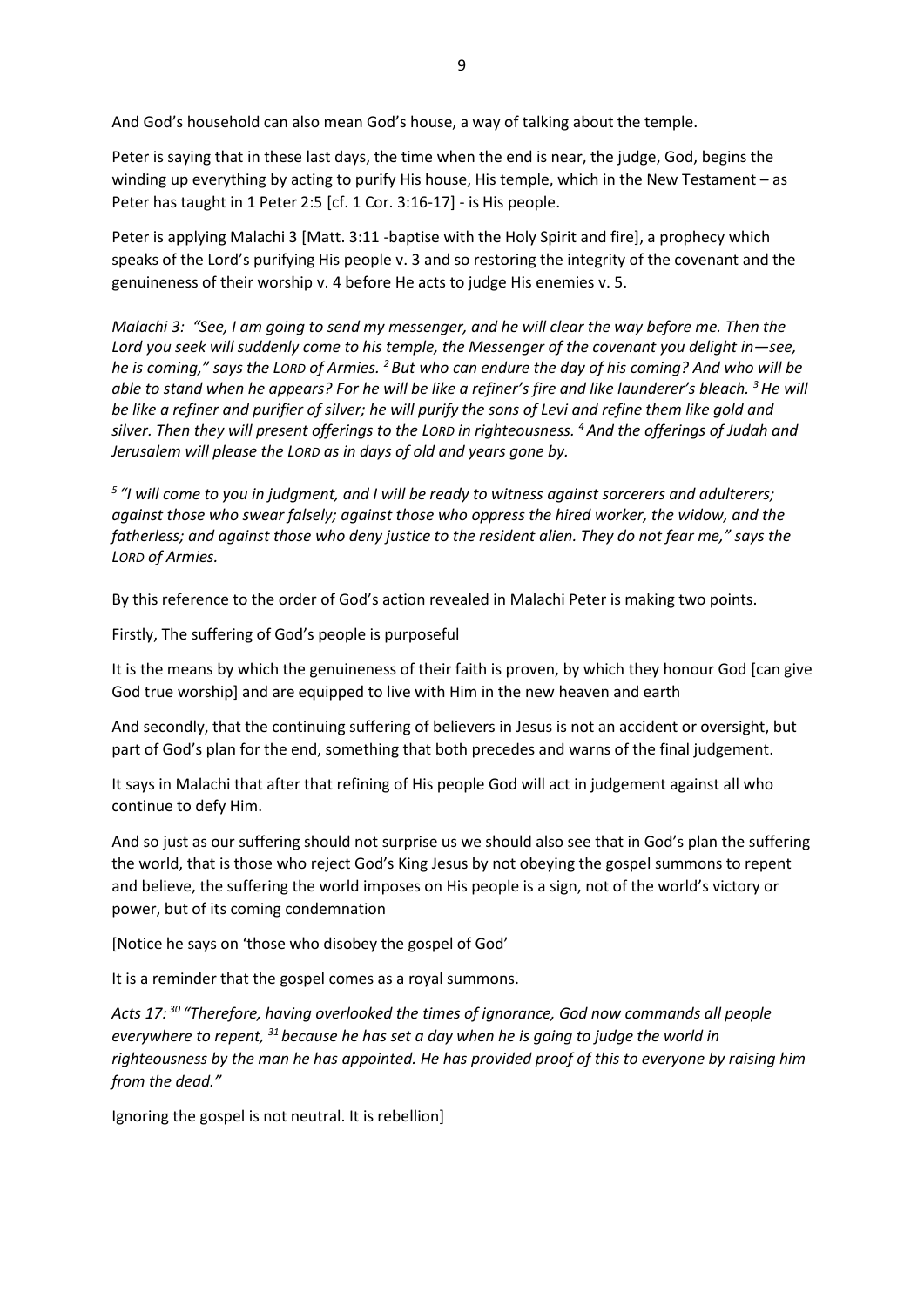And Peter reinforces his point, that the suffering of believers shows the dangerous position unbelievers are in, by quoting Prov. 11:31 – from the Greek version

# *<sup>18</sup>And if a righteous person is saved with difficulty, what will become of the ungodly and the sinner?*

With difficulty is not saying it is difficult for God to save.

It is an observation about the trials God's people face as they journey to their goal

And that salvation requires perseverance, perseverance under trial.

Though we may forget this and think about being saved by Jesus in the same way we think about buying insurance – something that keeps us safe if we remember the annual instalments

Jesus has always been upfront about the difficulty, about the demand for wholehearted, persevering commitment that will cost.

In calling people to be his disciples he said

*Luke 9: <sup>23</sup> Then he said to them all, "If anyone wants to follow after me, let him deny himself, take up his cross daily, and follow me. <sup>24</sup> For whoever wants to save his life will lose it, but whoever loses his life because of me will save it.*

It has always been give up all, life itself, to follow and keep on following Jesus

[He is the one who has said that only those who persevere to the end will be saved [Matt. 24:13]]

And Paul, speaking to those who first believed through his first missionary journey, reminded them

*Acts 14: <sup>22</sup> strengthening the disciples by encouraging them to continue in the faith and by telling them, "It is necessary to go through many hardships to enter the kingdom of God."*

Peter's point in reminding his hearers of this is that there is no hope outside the faith in the Lord Jesus that perseveres through trials

And That if God's holiness requires people to have genuine, proven faith to be saved, there is no hope for those who persevere in rebelling against God.

#### Having told us

That the fiery ordeal, the suffering for being faithful to Jesus that believers are experiencing, is not unusual

But a Cause of joy, a sign of blessing, an opportunity to glorify God

A sign that God is carrying out His stated purpose to have a purified people for Himself, which precedes and makes certain the judgment of those who do not obey the gospel

Peter concludes by saying this time when God's people suffer for doing good is not a time for a rethink, but a time for perseverance

#### **Conclusion v. 18. A time for perseverance**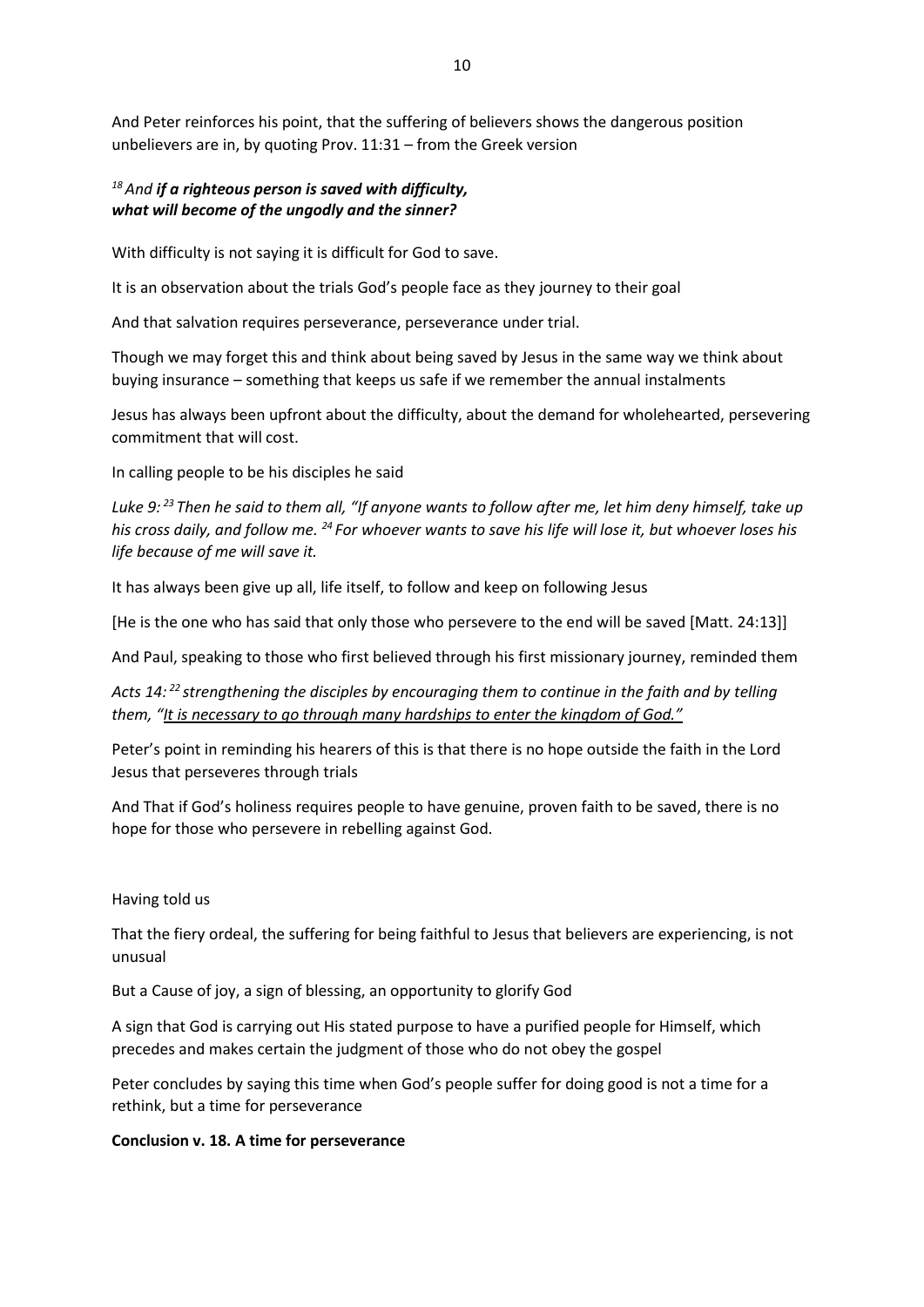*1 Peter 4: <sup>19</sup> So then, let those who suffer according to God's will entrust themselves to a faithful Creator while doing what is good.*

*NIV <sup>19</sup> So then, those who suffer according to God's will should commit themselves to their faithful Creator and continue to do good.*

*ESV <sup>19</sup> Therefore let those who suffer according to God's will entrust their souls to a faithful Creator while doing good.*

Let those, he says, who suffer according to God's will – that is those who suffer like Jesus for doing the good God calls them to do, the good He calls us all to of obeying God by believing in and obeying Jesus –

Keep living like Jesus by entrusting their lives to God in or by continuing to do the good that has brought this suffering on them

The Lord Jesus, having said to God in the garden 'Not my will but yours be done', didn't come down from the cross as his persecutors demanded.

He stayed there, suffering to keep on doing God's will, and entrusted His soul, His life, to God

*Luke 23: <sup>46</sup>And Jesus called out with a loud voice, "Father, into your hands I entrust my spirit." Saying this, he breathed his last.*

In the same way Jesus' followers don't give up doing God's will when they suffer for it

They entrust their lives to the God they have come to trust in trusting Jesus

The faithful Creator

God – who always keeps His word. Who raised His Son from the dead, exalted Him over all, as He promised

The Creator – who is almighty, without rival or competitor in the whole creation

The Creator, who has the power of life in Himself, who can bring all that is from nothing by His word, who can give life to the dead

The faithful Creator who alone deserves to be entrusted with our lives, for He alone can return that life to us and will as He has promised

And we show that by keeping on doing good, keeping on pursuing His will for us, even if it means suffering, continuing to suffer for doing good.

Being faithful to Jesus in our confession of Him as Lord, living the holy, godly lives of God's children, speaking to all of the hope we have in Christ, a hope we testify to by our suffering with joy

For that suffering is not a sign that we are losers, should give up, that God has failed us.

It is His means to equip us for glory, to share in the glory of His true Son

The sign that we are blessed with the Spirit of God

Our opportunity to do what His children delight to do – give Him glory